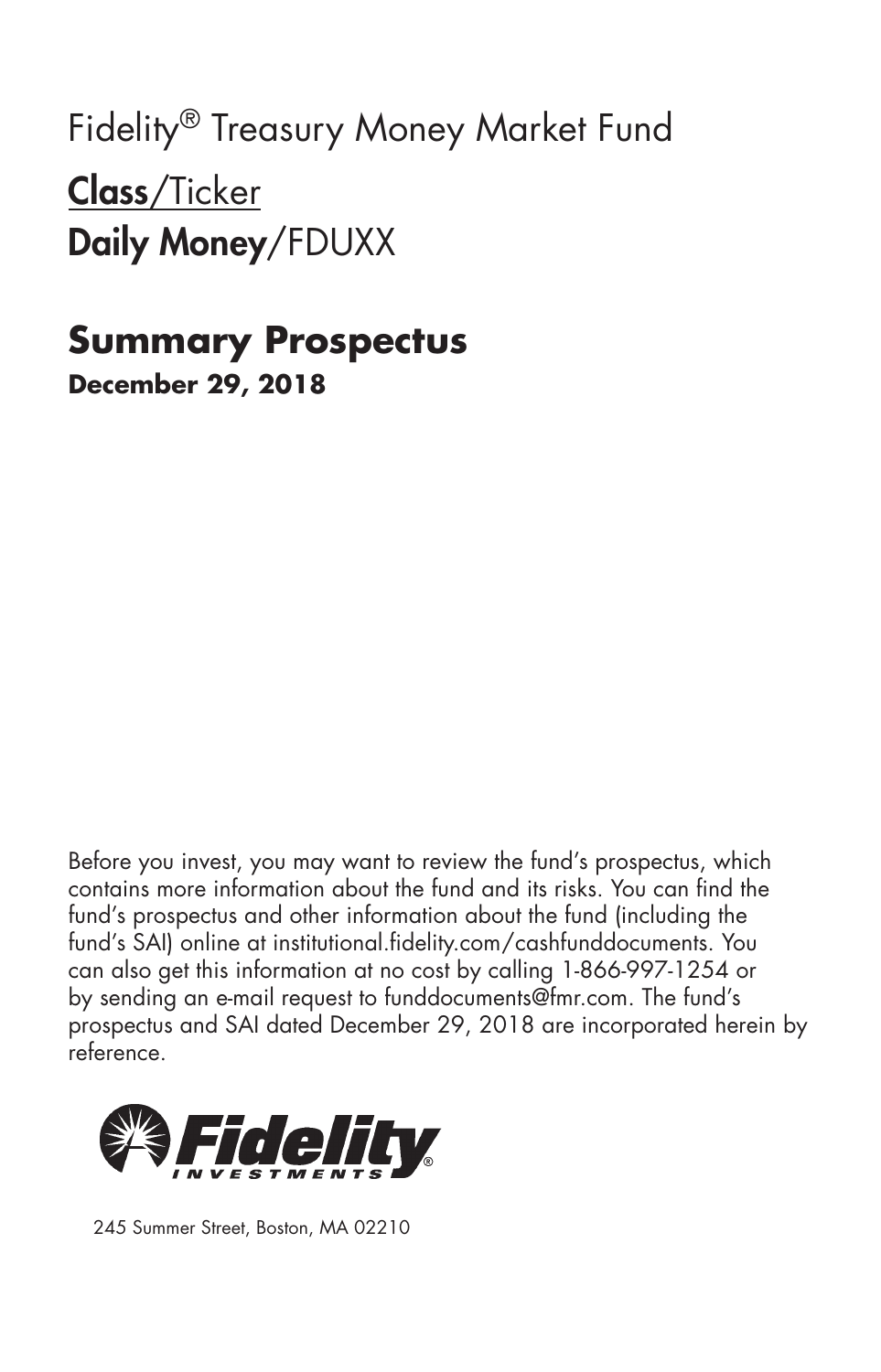# **Fund Summary**

Fund/Class:

Fidelity<sup>®</sup> Treasury Money Market Fund/Daily Money

### **Investment Objective**

The fund seeks to obtain as high a level of current income as is consistent with the preservation of capital and liquidity.

#### **Shareholder fees**

(fees paid directly from your investment) None

## **Fee Table**

The following table describes the fees and expenses that may be incurred when you buy and hold shares of the fund.

#### **Annual Operating Expenses**

**(expenses that you pay each year as a % of the value of your investment)**

| Management fee                                                                   | 0.25% |
|----------------------------------------------------------------------------------|-------|
| Distribution and/or Service (12b-1) fees                                         | 0.25% |
| Other expenses                                                                   | 0.22% |
| <b>Total annual operating expenses</b>                                           | 0.72% |
| Fee waiver and/or expense reimbursement <sup>(a)</sup>                           | 0.02% |
| Total annual operating expenses after fee waiver and/or expense<br>reimbursement | 0.70% |

(a) Fidelity Management & Research Company (FMR) has contractually agreed to reimburse Daily Money Class of the fund to the extent that total operating expenses (excluding interest, certain taxes, fees and expenses associated with the fund's securities lending program, brokerage commissions, fees and expenses of the Independent Trustees, extraordinary expenses, and acquired fund fees and expenses, if any), as a percentage of its average net assets, exceed 0.70% (the Expense Cap). If at any time during the current fiscal year expenses for Daily Money Class of the fund fall below the Expense Cap, FMR reserves the right to recoup through the end of the fiscal year any expenses that were reimbursed during the current fiscal year up to, but not in excess of, the Expense Cap. This arrangement will remain in effect through February 29, 2020. FMR may not terminate this arrangement before the expiration date without the approval of the Board of Trustees and may extend it in its discretion after that date.

This **example** helps compare the cost of investing in the fund with the cost of investing in other funds.

Let's say, hypothetically, that the annual return for shares of the fund is 5% and that your shareholder fees and the annual operating expenses for shares of

the fund are exactly as described in the fee table. This example illustrates the effect of fees and expenses, but is not meant to suggest actual or expected fees and expenses or returns, all of which may vary. For every \$10,000 you invested, here's how much you would pay in total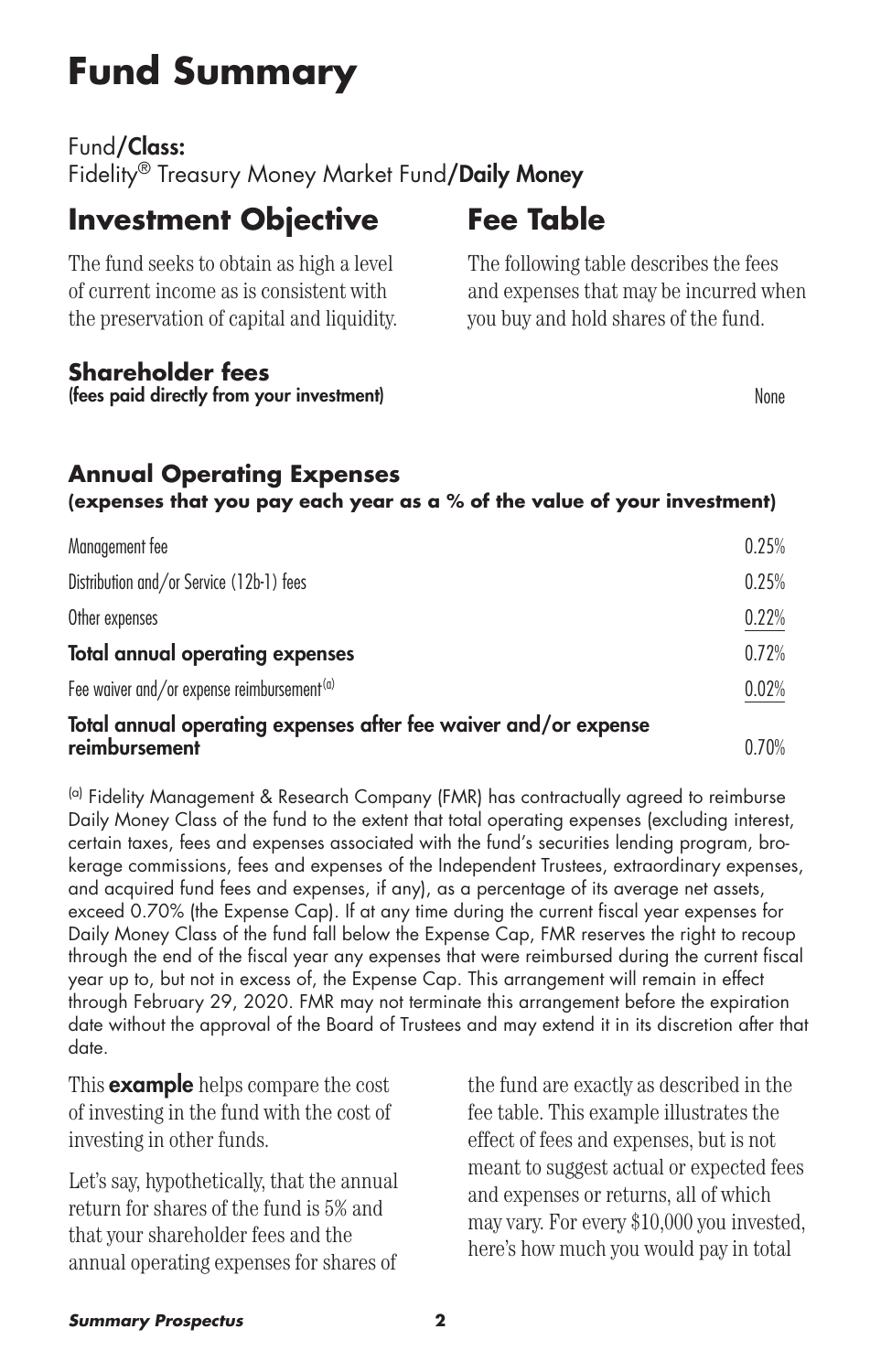expenses if you sell all of your shares at the end of each time period indicated:

10 years  $\sim$  892

### **Principal Investment Strategies**

• Normally investing at least 99.5% of total assets in cash, U.S. Treasury securities and/or repurchase agreements for those securities.

• Investing in compliance with industrystandard regulatory requirements for money market funds for the quality. maturity, liquidity, and diversification of investments.

In addition, the fund normally invests at least 80% of its assets in U.S. Treasury securities and repurchase agreements for those securities.

### **Principal Investment Risks**

• *Interest Rate Changes.* Interest rate increases can cause the price of a money market security to decrease.

• *Issuer-Specific Changes.* A decline in the credit quality of an issuer or a provider of credit support or a maturityshortening structure for a security can cause the price of a money market security to decrease.

You could lose money by investing in the fund. Although the fund seeks to preserve the value of your investment at \$1.00 per

1 year \$ 72  $3 \text{ years}$   $\begin{array}{c} 5 & 227 \end{array}$  $5 \text{ years}$   $\begin{array}{c} 5 \text{ years} \end{array}$ 

> share, it cannot guarantee it will do so. An investment in the fund is not insured or guaranteed by the Federal Deposit Insurance Corporation or any other government agency. Fidelity Investments and its affiliates, the fund's sponsor, have no legal obligation to provide financial support to the fund, and you should not expect that the sponsor will provide financial support to the fund at any time.

The fund will not impose a fee upon the sale of your shares, nor temporarily suspend your ability to sell shares if the fund's weekly liquid assets fall below 30% of its total assets because of market conditions or other factors.

## **Performance**

The following information is intended to help you understand the risks of investing in the fund. The information illustrates the changes in the performance of the fund's shares from year to year. Past performance is not an indication of future performance.

Visit institutional.fidelity.com for more recent performance information.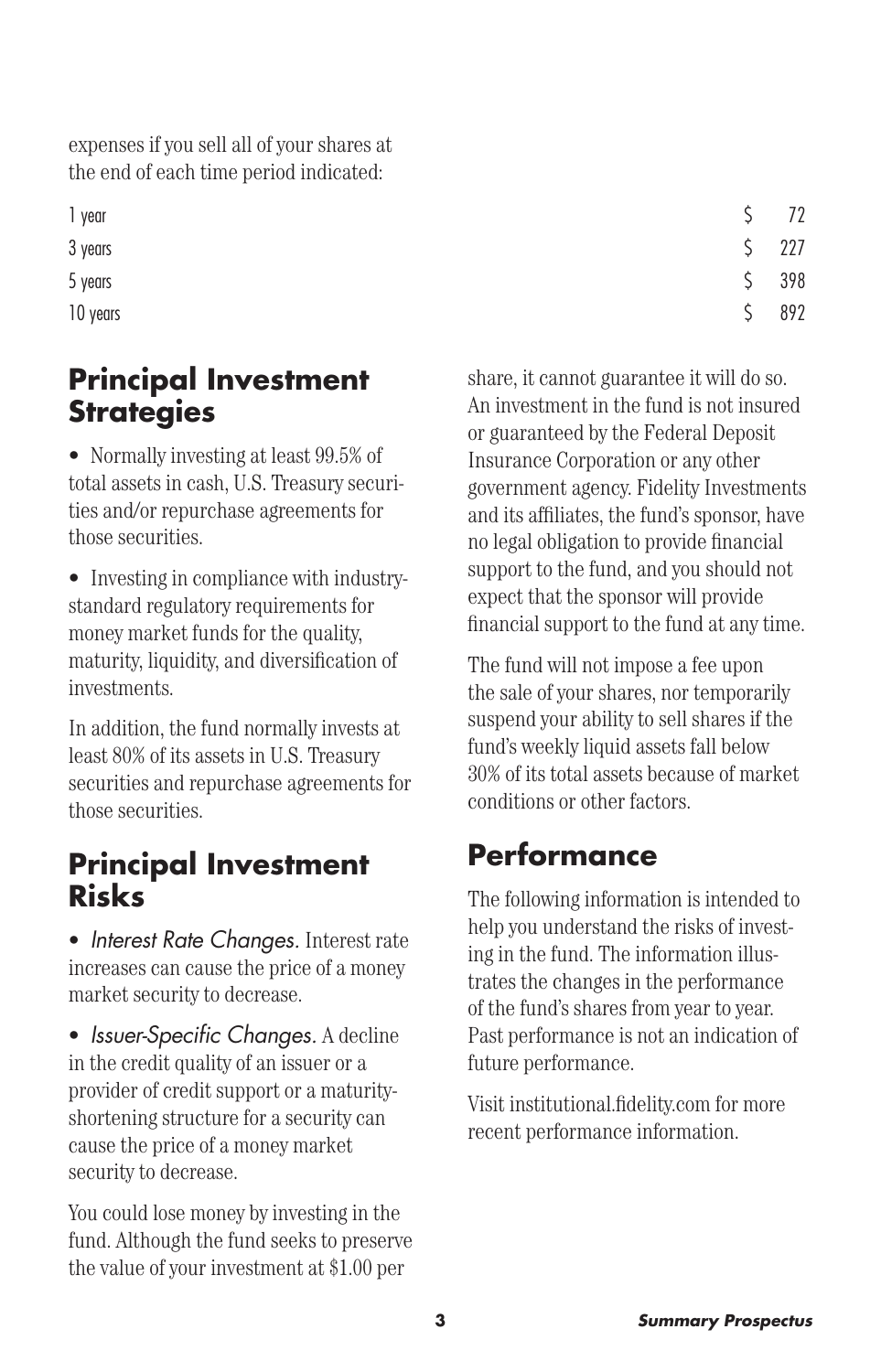#### **Fund Summary – continued**

#### **Year-by-Year Returns**

| <b>Calendar Years</b>                  | 2008  | 2009  | 2010  | 2011    | 2012  | 2013          | 2014  | 2015  | 2016           | 2017  |
|----------------------------------------|-------|-------|-------|---------|-------|---------------|-------|-------|----------------|-------|
| Percentage $(\%)$<br>10                | 1.22% | 0.01% | 0.01% | 0.01%   | 0.01% | 0.01%         | 0.01% | 0.01% | 0.01%          | 0.25% |
| $\mathbf{0}$                           |       |       |       |         |       |               |       |       |                |       |
| $-10$                                  |       |       |       |         |       |               |       |       |                |       |
| During the periods shown in the chart: |       |       |       | Returns |       | Quarter ended |       |       |                |       |
| <b>Highest Quarter Return</b>          |       |       |       |         |       |               |       | 0.51% | March 31, 2008 |       |
| <b>Lowest Quarter Return</b>           |       |       |       |         |       |               |       | 0.00% | March 31, 2015 |       |

#### **Average Annual Returns**

|                                         | Past 1 | Past 5 | Past 10        |
|-----------------------------------------|--------|--------|----------------|
| For the periods ended December 31, 2017 | vear   | vears  | vears          |
| <b>Daily Money Class</b>                | 0.25%  |        | $0.06\%$ 0.15% |

*Year-to-Date Return 0.79% September 30, 2018*

### **Investment Adviser**

Fidelity Management & Research Company (FMR) (the Adviser) is the fund's manager. Fidelity Investments Money Management, Inc. (FIMM) and other investment advisers serve as subadvisers for the fund.

### **Purchase and Sale of Shares**

You may buy or sell shares through a retirement account or through an investment professional. You may buy or sell shares in various ways:

**Internet institutional.fidelity.com**

#### **Phone**

**To reach a Fidelity representative 1-877-208-0098**

#### **Mail**

**Fidelity Investments P.O. Box 770002 Cincinnati, OH 45277-0081**

**Overnight Express: Fidelity Investments 100 Crosby Parkway Covington, KY 41015**

The price to buy one share is its net asset value per share (NAV). Shares will be bought at the NAV next calculated after an order is received in proper form.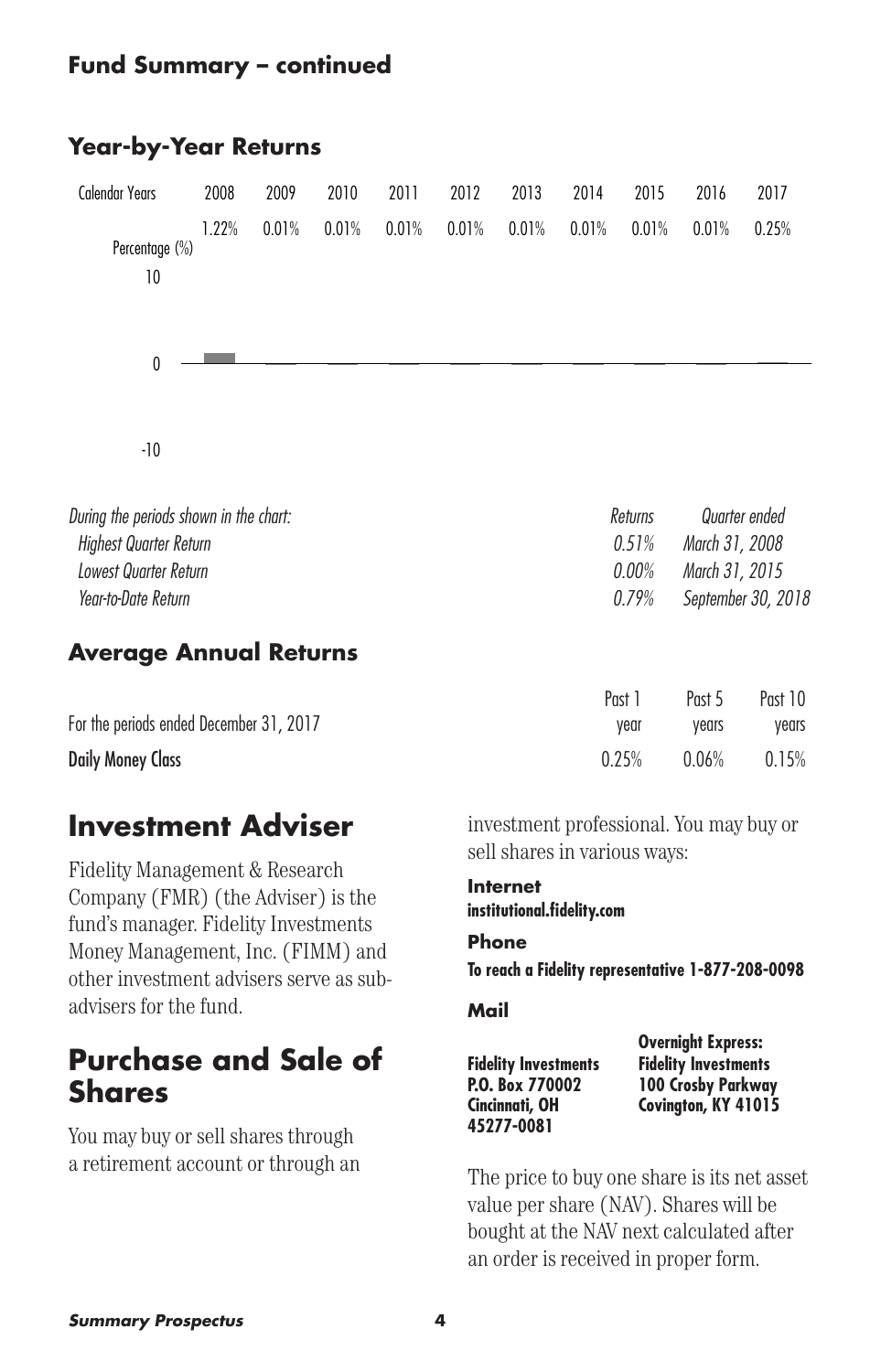The price to sell one share is its NAV. Shares will be sold at the NAV next calculated after an order is received in proper form.

The fund is open for business each day the New York Stock Exchange (NYSE) is open. Even if the NYSE is closed, the fund will be open for business on those days on which the Federal Reserve Bank of New York (New York Fed) is open, the primary trading markets for the fund's portfolio instruments are open, and the fund's management believes there is an adequate market to meet purchase and redemption requests.

There is no purchase minimum for Daily Money Class shares.

### **Tax Information**

Distributions you receive from the fund are subject to federal income tax and generally will be taxed as ordinary income or capital gains, and may also be subject to state or local taxes, unless you are investing through a tax-advantaged retirement account (in which case you may be taxed later, upon withdrawal of your investment from such account).

#### **Payments to Broker-Dealers and Other Financial Intermediaries**

The fund, the Adviser, Fidelity Distributors Corporation (FDC), and/or their affiliates may pay intermediaries, which may include banks, broker-dealers, retirement plan sponsors, administrators, or service-providers (who may be affiliated with the Adviser or FDC), for the

sale of fund shares and related services. These payments may create a conflict of interest by influencing your intermediary and your investment professional to recommend the fund over another investment. Ask your investment professional or visit your intermediary's web site for more information.